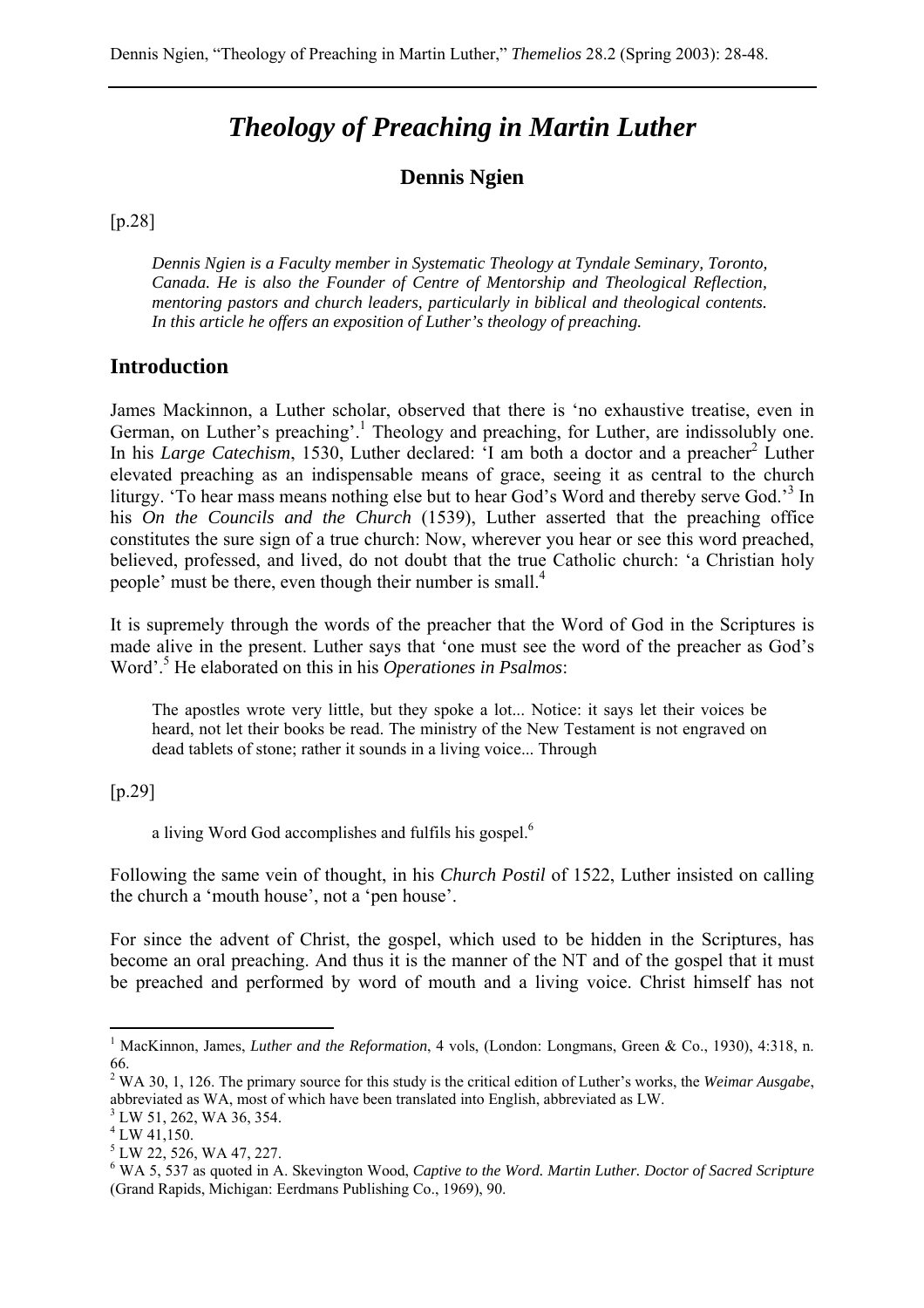written anything, nor has he ordered anything to be written, but rather to be preached by word of mouth.<sup>7</sup>

Pelikan wrote accurately of Luther: 'The "Word of God" was the speech of God, and "the God who speaks" would be an appropriate way to summarise Luther's picture of God'.<sup>8</sup> The Word of God spoken is itself the Word of God in preaching or God's own speech to us. Thus preaching has a dual aspect: divine activity and human activity, God's Word and human speech. This article will focus on four aspects to elucidate Luther's theology of preaching:

- (I) How his doctrine of the Word of God governs his preaching;
- (II) How law and gospel are both the functions of the one and same Word, are to be preached;
- (III) Preaching Christ as sacrament and example, the appropriateness of which will be delineated;
- (IV) How the Word and the Spirit work together in unity, fulfilling the efficacy of preaching.

# **The Word of God in preaching**

While medieval theology developed the doctrine of sacraments, Luther was the first to construct a doctrine of the Word of God.<sup>9</sup> This doctrine permeates all of his lectures, commentaries, treatises and sermons. The reformer, being held captive by and to the Word of God, preached extensively and his sermons number over two thousand. In Luther's *Table Talk* he expounded on the various constituents of the term 'Word':

[p.30]

 $\overline{a}$ 

Somebody asked, 'Doctor, is the Word that Christ spoke when he was on earth the same in fact and in effect as the Word preached by a minister?' The doctor replied, 'Yes, because he said, "He who hears you hears me" (Luke 10:16). And Paul calls the Word 'the power of God' (Rom. 1:16)'.

Then the inquirer asked, 'Doctor, isn't there a difference between the Word that became flesh (John 1:14) and the Word that is proclaimed by Christ or by a minister?'

'By all means!' he replied. 'The former is the incarnate Word, who was true God from the beginning, and the latter is the Word that's proclaimed. The former Word is in substance God; the latter Word is in its effect the power of God, but isn't God in substance, for it has a man's nature, whether it's spoken by Christ or by a minister'.<sup>10</sup>

<sup>&</sup>lt;sup>7</sup> WA 10. I. 48 as quoted in Timothy George. *Theology of the Reformers* (Nashville: Broadman Press. 1988). 91. <sup>7</sup> WA 10, I, 48 as quoted in Timothy George, *Theology of the Reformers* (Nashville: Broadman Press, 1988), 91.<br><sup>8</sup> Jaroslav Pelikan, *Luther the Expositor: Introduction to the Reformer's Exegetical Writings Luther's Wor* 

Companion Volume (St. Louis: Concordia Publishing House, 1959), 50.

<sup>9</sup> Reinhold Seeberg, *Text-book of the History of Doctrines*, trans. Charles E. Hay, 2 vols. (Grand Rapids: Baker Book House, 1952), 2:282.

<sup>&</sup>lt;sup>10</sup> LW 54, 394, no. 5177; WA 4:695-96.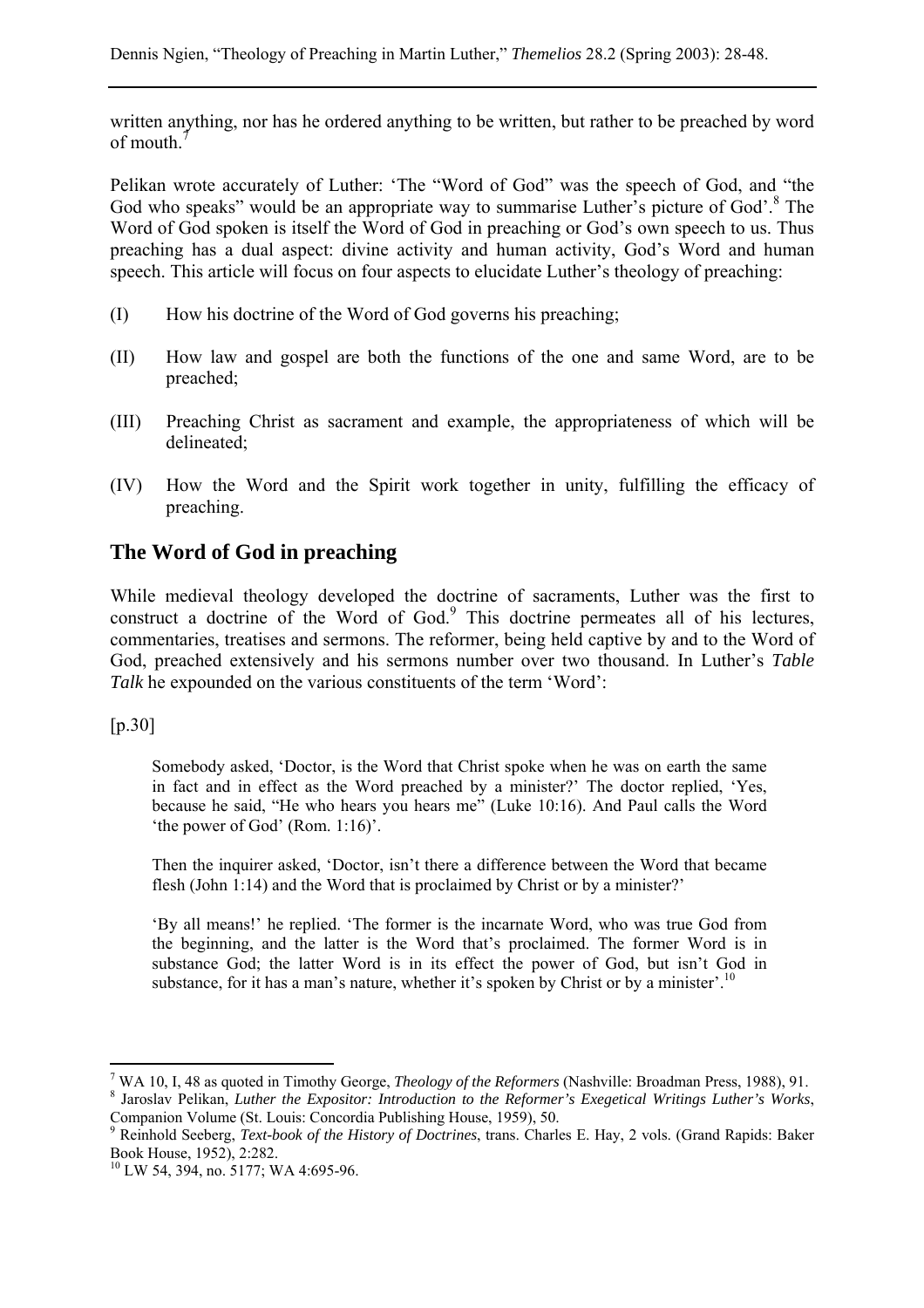God continues to speak to people through the preached Word. It is through this Word that he is present with his people and continues to meet people salvifically. God assumes human form in order to speak with them 'as man speaks with man', $<sup>11</sup>$  Preaching must thereby observe the</sup> limit which God has prescribed:

We have to argue in one way about God or the will of God as preached, revealed, offered, and worshipped, and in another way about God as he is not preached, not revealed, not offered, not worshipped. To the extent therefore, that God hides himself and wills to be unknown to us, it is no business of ours. For here the saying truly applies, 'Things above us are no business of ours'.<sup>12</sup>

Luther, in his *The Bondage of the Will*, criticised Erasmus for failing to see the distinction between the God preached and God hidden, between the Word of God and God himself.

God must be left to himself in his own majesty, for in this regard we have nothing to do with him, nor has he willed that we should have anything to do with him. But we have something to do with him insofar as he is clothed and set forth in

[p.31]

his Word, through which he offers himself to us and which is the beauty and glory with which the psalmist celebrates him as being clothed.<sup>13</sup>

Any speculations apart from the Word of God for Luther, is a 'theology of glory'. The true theologian is not one 'who perceives the invisible God through those things which have been made'. Rather the true theologian, whom he calls a 'theologian of the cross', discerns God's being in his deeds, in the 'visible things of God', or 'back' of God, in those things which are perceived through the suffering and cross of Jesus of Nazareth.<sup>14</sup> One must 'go to the child lying in the lap of his mother Mary and to the sacrificial victim suspended on the cross, there we shall really behold God'.<sup>15</sup> Luther's theology of the cross is primarily concerned with God as he wills to be found. God has designated a place and person, showing where and how he can be found. Luther instructed us to listen to God's Word alone if we wish to learn who God is and what his will is towards us. Hence we are to follow the way of the baby in the cradle, at his mother's breasts, through the desert, and finally to his death on the cross.

Preaching must deal with this Word, Christ incarnate, crucified, and resurrected from the dead. With audacity, Luther identified the Word of God as the gospel. In his treatise The Freedom of a Christian, commenting on Romans 1 he remarked: 'The Word is the Gospel of God concerning his Son who was made flesh, suffered, rose from the dead, and was glorified through the Spirit who sanctifies'.<sup>16</sup> The true nature of the gospel as Word was the spoken form. 'The gospel is essentially proclamation, Christ coming to us through the sermons'.<sup>17</sup>

 $11$  LW 4, 61, WA 43, 179.

<sup>12</sup> LW 33, 138-39. See Dennis Ngien, *The Suffering of God According to Martin Luther's 'Theologia Crucis'* (Bern/New York: Peter Lang, 1995), 113-33. See also Gerhard O. Force. *Theology Is for Proclamation* (Minneapolis: Fortress Press, 1990).

 $13$  Ibid. For a discussion of Luther's dictum–'Quae supra nos, nihil ad nos' which has its roots in Socrates, see Eberhard Jüngel, '*Quae supra nos, nihil ad nos*', in *Entsprechungen: Gött-Wahrheit-Mensch* (München: Kaiser, 1980), 168ff.

<sup>14</sup> LW 31, 38, WA 1, 354, 17-18 (Heidelberg Disputations, 1518).

<sup>15</sup> LW 3, 176-77, WA 43, 72-73.

 $16$  LW 31, 346, WA 7, 51.

<sup>&</sup>lt;sup>17</sup> E. Theodore Bachman, 'Introduction to volume 35', LW 35, xvii.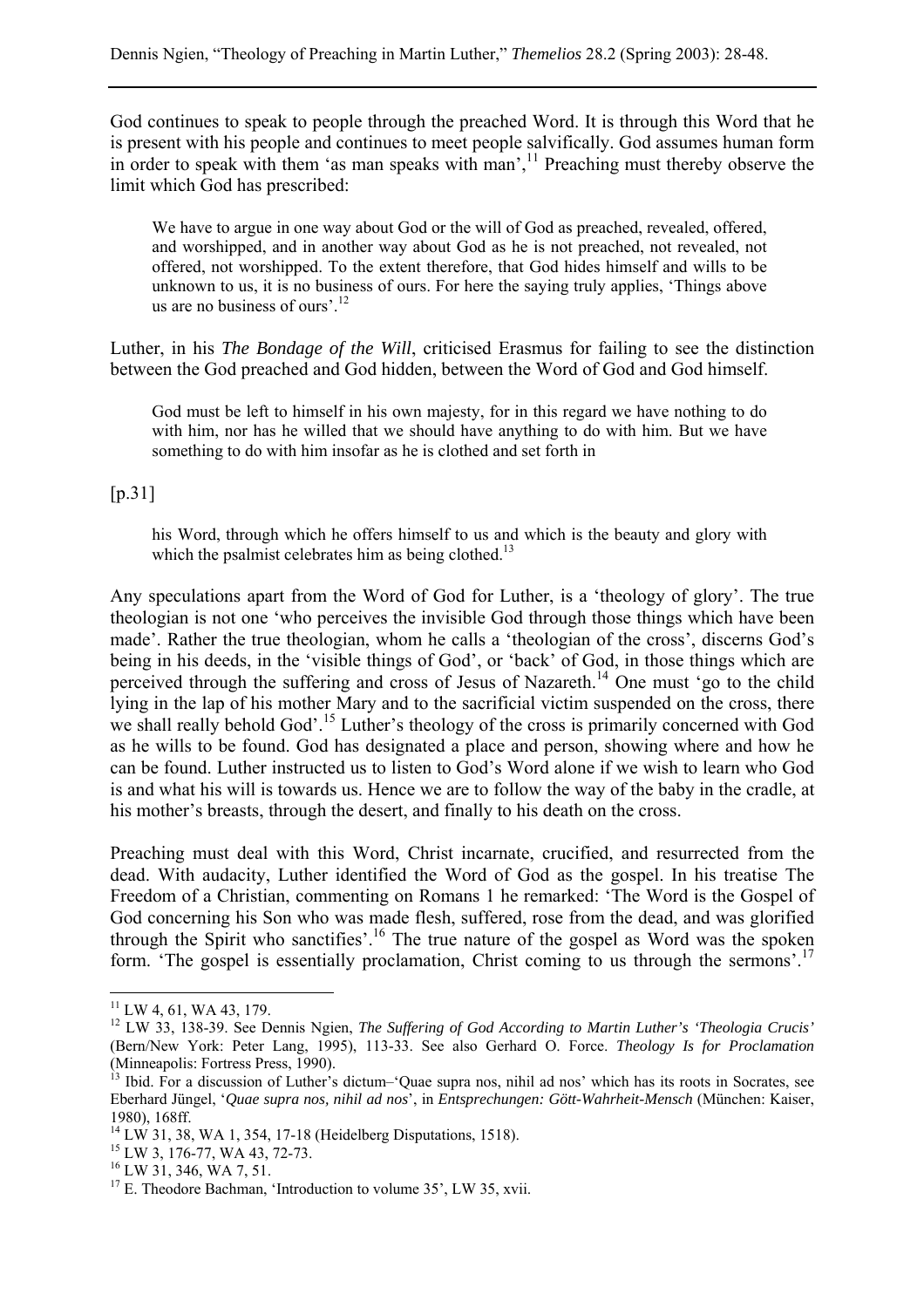This explains why Luther insisted that the NT is essentially the spoken word that it is to be preached and discussed orally with a living voice.

In his *Lectures on Genesis*, Luther, explaining the verse 'And God said: Let there be light and there was light', spoke of the Word as the instrument which God employs to accomplish his work of creation.<sup>18</sup> The phrase 'God said' for Luther means not only the utterance of God, but also the action and deed of God. God's Word is causative efficaciously, speaking reality into existence in his Covenants. This understanding came from his reading of Ockham and his own study of Psalms and Genesis in particular. The prophets speak and in their speaking the deed of God is accomplished. 'In the case of God to speak is to do, and the word is the deed.'19 God's Word acts and accomplishes his will. God's Word is his instrument of power which takes created forms. Luther, following Ockham, claimed that God has chosen selected elements of his created order, which are intrinsically good, to effect his saving will. God speaks in calling into existence

[p.32]

the created order. In speaking through the created order God employs the words of the finite human beings to communicate with us. 'For just as a man uses the tongue as a tool with which he produces and forms words, so God uses our words, whether gospel or prophetic books, as tools with which he himself writes living words in our hearts'.20 The Word of God comes to us only in the spoken form because here on earth God cannot be seen but only heard. God speaks and reveals himself 'through the external word and tongue addressed to human ears'.<sup>21</sup> Although the spoken word is 'the word of human being', Luther argued, 'it has been instituted by divine authority for salvation<sup>22</sup> Luther ascribed 'an almost sacramental quality' to the office of preaching so that when the Word of God is preached, no one is exempted from its benefits.<sup>23</sup> The Word of God remains free to be heard even if it comes from the mouth of Judas, Annas, Pilate or Herod.<sup>24</sup> 'One should not consider who is speaking but what he is saying: for if it is the Word of God how would God himself not be present?<sup>25</sup>

Unlike the Aristotelian God, Luther's God is the One who speaks with us in human language. Luther wrote, 'Hear, brother: God, the creator of heaven and earth, speaks with you through his preachers... Those words of God are not of Plato or Aristotle but God himself is speaking.<sup>26</sup> God must be apprehended in human speech because God so graciously wills to meet us in it. Human language, Peter Meinhold writes of Luther, is 'a divine order in which human speech and the divine Spirit are brought together into a unity'.<sup>27</sup> Luther intimates:

<sup>&</sup>lt;sup>18</sup> See Robert Kolb, "'What Benefit Does the Soul Receive from a Handful of Water?": Luther's Preaching on Baptism, 1528-1539', *Concordia Journal* 25:4 (1999), 358, where he speaks of the Word of God as God's creative instrument.

<sup>19</sup> LW 12, 33: WA 40, II, 231 (Ps. 2, 1532).

<sup>20</sup> LW 10, 212; WA 3, 256.

<sup>21</sup> LW 10, 220, WA 3, 262.

<sup>22</sup> LW 3, 273; WA 43, 71.

<sup>23</sup> George, *Theology of the Reformers*, 91. 24 LW 35, 396.

 $25$  LW 3, 220, WA 43, 32.

<sup>26</sup> WA TR 4, 531, no. 4812.

<sup>27</sup> Peter Meinhold, *Luthers Sprachphilosophie* (Berlin: Lutherisches Verlagshaus, 1958), 13. '*einer göttlichen Ordnung, in der menschliche Rede and göttlichen Geist zur Einheit zusammen geschlossen sind*'.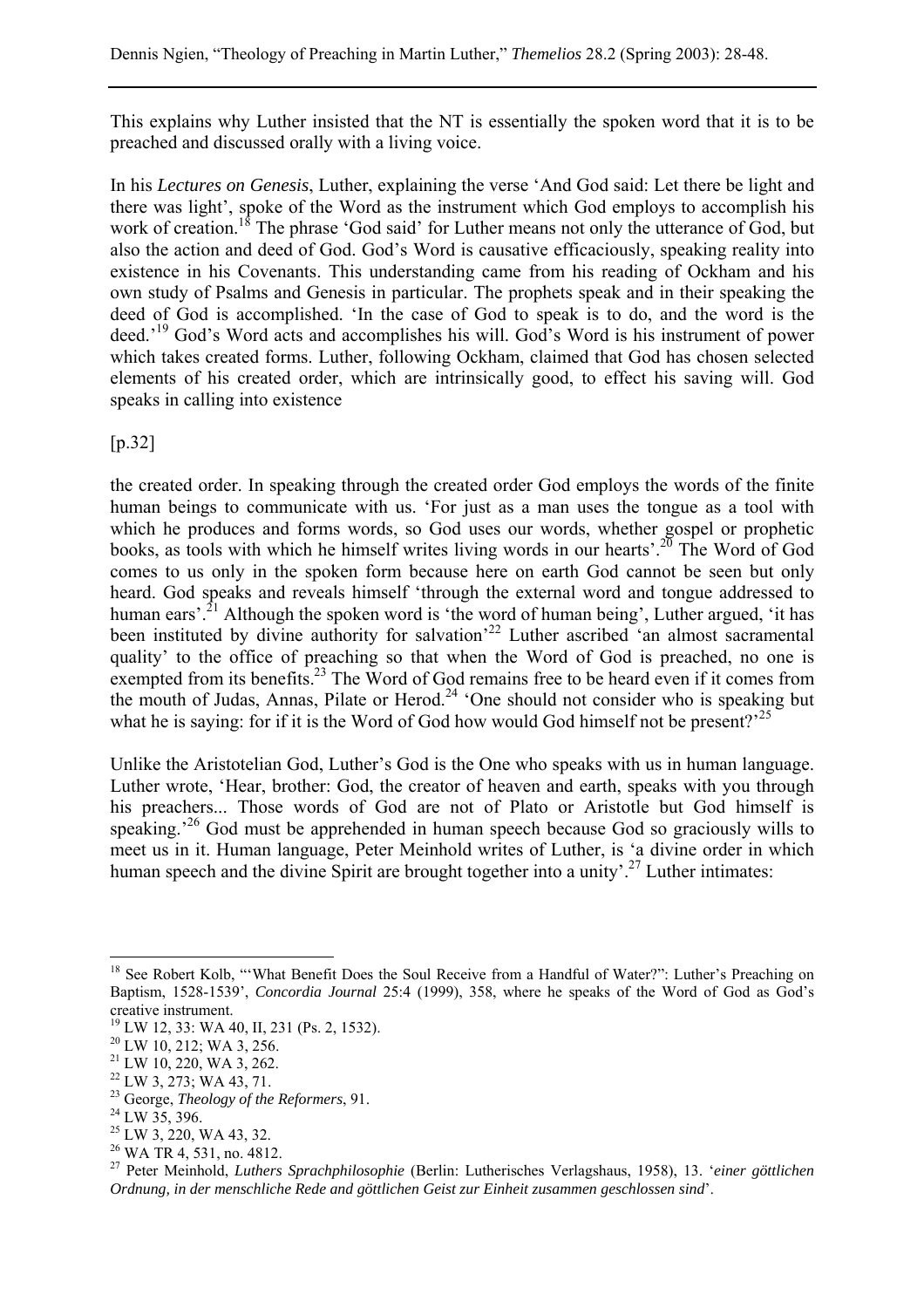no difference is perceptible between the word of man and the Word of God when uttered by a human being; for the voice is the same, the sound and pronunciation are the same, whether you utter divine or human words.<sup>28</sup>

In the prophets the term 'voice' applies without exception to the 'voice of the Lord', so that we must accept every word which is spoken as if the Lord himself were speaking, no matter by whom it is spoken, and we must believe it, yield to it, and humbly subject our reason to it. $^{29}$ 

### [p.33]

There abides a correspondence between God hiding in his humanity to reveal himself and God hiding in human language to communicate with us. God's descent into human language is indeed God's way of relating to us, not in a foreign language but in the day to day language of human beings. Henceforth when we hear God's Word spoken, we should obey it wholeheartedly because 'God does everything through the ministry of human beings'.<sup>30</sup>

# **Law and Gospel: an antithetical unity**

Unlike Calvinistic preaching that tends to separate the gospel from the law, Luther insisted on their antithetical unity.31 In a sermon preached in his home, 1532, Luther said, 'When I preach a sermon I take an antithesis'.<sup>32</sup> In other words, he never proclaims God's great 'Yes' without at the same time proclaiming his terrifying 'No'. Here the distinction between law and gospel, Luther argued, must be made if we want to be great preachers.<sup>33</sup> His hermeneutical distinction between law and gospel, which corresponds to his antecedent distinction between the 'Letter' and the 'Spirit', forms two types of preaching. $34$ 

The words of the apostle, 'The letter kills, the Spirit gives life', might be said in other words, thus: 'The law kills, but the grace of God gives life', or 'Grace grants help and does everything that the law demands, and yet is unable to do it by itself.<sup>35</sup>

The Word of God comes to us in two forms, as law and as gospel. God first speaks his Word of law, his alien work, which kills the sinner. Then he speaks his Word of gospel, his proper work, which recreates the sinner through the forgiveness of sins.<sup>36</sup> The law as his alien work truly condemns, but so that we might be saved as his proper work. Law and gospel both belong to the work of the revealed God. In Luther's words:

<sup>28</sup> LW 4, 140; WA 43, 236.

 $29$  LW 25, 239-40; WA 56, 253.

<sup>30</sup> LW 3, 274; WA 43, 71.

<sup>&</sup>lt;sup>31</sup> See Karl Barth, *The Preaching of the Gospel*, trans. B.E. Hooke (Philadelphia: Westminster Press, 1963), 17-18.

<sup>&</sup>lt;sup>32</sup> WA 36, 181 as quoted by John Doberstein, LW 51, xx.

 $33$  LW 26, 10.

<sup>&</sup>lt;sup>34</sup> Gerhard Ebeling, *Luther. An Introduction to His Thought*, trans. R.A. Wilson (Philadelphia: Fortress Press, 1972), 110ff.

<sup>&</sup>lt;sup>35</sup> Luther, 'Concerning the Letter and the Spirit', in *Martin Luther's Basic Theological Writings*, ed. Timothy Lull (Philadelphia: Fortress Press, 1989), 83.

<sup>&</sup>lt;sup>36</sup> Paul Althaus, *The Theology of Martin Luther*, trans. Robert C. Schultz (Philadelphia: Fortress press, 1966), 258. See also Donald G. Bloesch, *Jesus Christ. Savior and Lord* (Illinois: InterVarsity Press, 1997), 200, where he compares Luthers with Calvins: 'According to him [Calvin] the law is always with the gospel rather than simply before the gospel [as in Luther]'.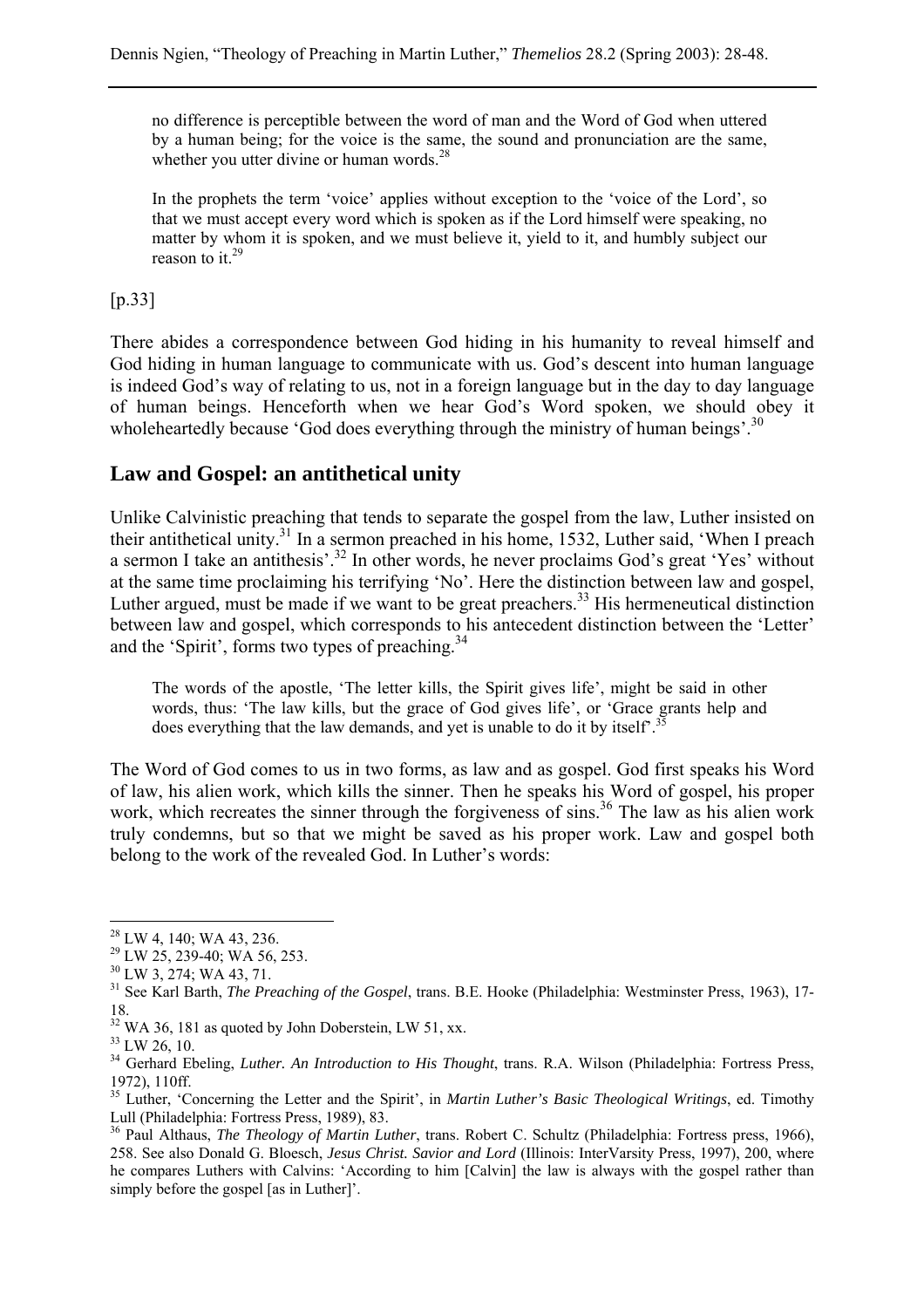for through the law all must be humbled and through the gospel all must be exalted. They are alike in divine authority, but with respect to the fruit of ministry

#### [p.34]

they are unlike and completely opposed to each other.<sup>37</sup>

God's assuring 'Yes' is hidden in his severe 'No'. This double or contradictory act is done by 'the same God who works everything in everyone' (1 Cor. 12:6). God corresponds to himself precisely in these two contradictory activities. The paradox of God's being is that God kills in order to make alive (1 Sam. 2:6). The law is not against God's promises but leads to those promises. The annihilating knowledge of God, revealed in the law is causally useful, if and when it drives us into the arms of Christ. This is made very clear in his Galatians commentary, where he wrote:

This does not mean that it was the chief purpose of God in giving the law only to cause death and damnation... For the law is a Word that shows life and drives us towards it. Therefore it was not given only for the sake of death. But this is its chief use and end: to reveal death, in order that the nature and enormity of sin might thus become apparent. It does not reveal death in a way that takes delight in it or that seeks to do nothing but kill us. No, it reveals death in order that men may be terrified and humbled and thus fear... Therefore the function of the law is only to kill, yet in such a way that God may be able to make alive. Thus the law was not given merely for the sake of death, but because man is proud and supposes that he is wise, righteous, and holy, therefore it is necessary that he be humbled by the law, in order that this beast, the presumption of righteousness, may be killed, since man cannot live unless it is killed. $38$ 

Thus for Luther, as for Paul, there is a preaching which is anything but saving, which works the opposite of justifying grace. Through the preaching of the law, people are made aware of the law's power, which constantly accuses them, delivers them up to God's wrath, to eternal judgement and death. This bitter counter truth of God's alien work must be preached, otherwise we moralise our sin, placing it in the context of our enmity to God and God's enmity to us. The deepest antithesis is not between our sin and God's grace, but between God's law and God's grace. This antithesis, so offensive to moralists, requires revelation.

Luther deplored that the sermons of his day emphasised the works of the law, turning Christ's mediatorship into a judge, demanding from people a righteous living. The Bielian premise, 'doing what lies within us', was the presupposition of all medieval men. This Sasse explained:

[p.35]

 $\overline{a}$ 

For all medieval men the gospel was essentially the *lex Christi*, the law of Christ that man must fulfil if he wants to be like the rich young man in Matthew 19. It is not accidental that just this story together with Matthew 10 made such a deep impression on all medieval men. This was to them real gospel, the answer to the question, 'What shall I do to inherit eternal life?' ... Medieval men knew that only grace could save him, but he was to do something to merit God's grace. 'No one who tries to do his best will be denied grace'.<sup>39</sup>

 $37$  LW 9, 178; WA 14, 676 (Lectures on Deuteronomy, 1525).

<sup>38</sup> LW 26, 335, WA 40, 1, 516-18.

<sup>&</sup>lt;sup>39</sup> Hermann Sasse, 'Luther and the Word of God', in *Accents in Luther's Theology*, ed. Heino O. Kadai (St. Louis: Concordia Publishing House, 1967), 61-62. See also Heiko Oberman, *The Harvest of Medieval Theology:*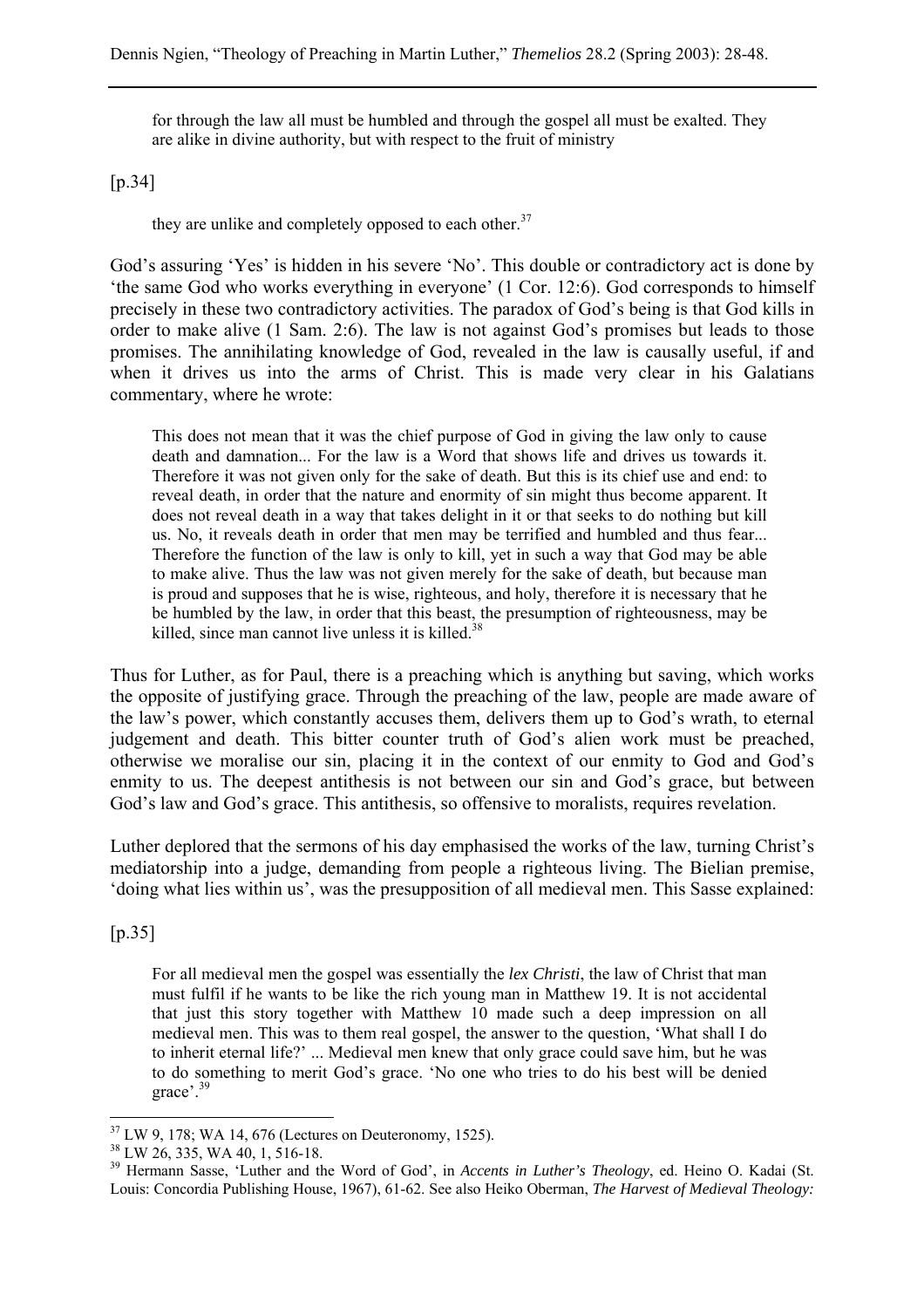This type of preaching precipitated in the earlier Luther hatred of Christ. 'Christ was for me', said Luther, 'not a Mediator, but a judge'.<sup>40</sup> In his *Table Talk*, 1545, Luther wrote of his evangelical breakthrough:

I was long in error under the papacy... until at last I came upon the saying in Romans 1:17: 'The righteous lives by his faith'. That helped me. Then I saw of what righteousness Paul speaks, where there stood in the text *Iustitia*, righteousness. Then I became sure of my case, learnt to distinguish the righteousness of the law from the righteousness of the gospel. Before, I lacked nothing but that I made no distinction between law and gospel, held them to be all one.<sup>41</sup>

To counteract the one sidedness of medieval preaching, Luther insisted that proper preaching must constitute both law and the gospel. Luther lamented that 'for many centuries there has been a remarkable silence about this (law and gospel) in all the schools and churches'.<sup>42</sup> This prolonged silence, he argued, contributed to an inadequate understanding of the doctrine of justification<sup>43</sup> Law and gospel must never be mixed, and it is the mark of a 'real theologian' to know well how to radically distinguish between them.<sup>44</sup> Both are parts of the same Word of God. The 'Pope has not only confused the law with gospel, but he changed the gospel into mere laws'.45

[p.36]

When the law is presented as the gospel, the law itself is lost. The law-gospel distinction does not mean a division or separation.

Nothing is more closely joined together than fear and trust, law and gospel, sin and grace, they are so joined together that each is swallowed up by the other. Therefore there cannot be any mathematical conjunction that is similar to this.<sup>46</sup>

A real preacher must diligently know and maintain the distinction between law and gospel, without reducing the latter into the former nor rejecting the former completely in favour of the latter. Both law and gospel are constitutive of the two functions of the same Word that confronts the sinner, accusing him as his alien work and making him alive as his proper work. Thus the ministry of the Word must proclaim both law and gospel. This Luther saw is God's will and commission, and this is precisely what Christ himself has done.<sup>47</sup> Henceforth Luther repudiated both legalism and antinomianism.

Both groups sin against the law: those on the right, who want to be justified through the law, and those on the left, who want to be altogether free of the law. Therefore we must

*Gabriel Biel and Late Medieval Nominalism* (Mass.: Harvard University Press, 1963), 63-68, for a discussion of '*nomini facienti quod in se est, deus non genegat gratiam*'. 40 WA 40, 1, 326.

<sup>41</sup> WA TR V. 210.7ff as cited in Philip S. Watson, *Let God be God* (Philadelphia: Muhlenberg Press, 1950), 31, n. 56.

 $^{42}$  LW 26, 115, WA 40, I, 207.

<sup>43</sup> Althaus, *The Theology of Martin Luther*, 251. 44 LW 26, 115; WA 40, I, 207.

<sup>45</sup> LW 26, 343, WA 40, 1, 527.

<sup>46</sup> LW 26,343; WA 40, I, 527.

<sup>47</sup> See WA 39, I, 428; 430, 533 as cited in Althaus, *The Theology of Martin Luther*, 260.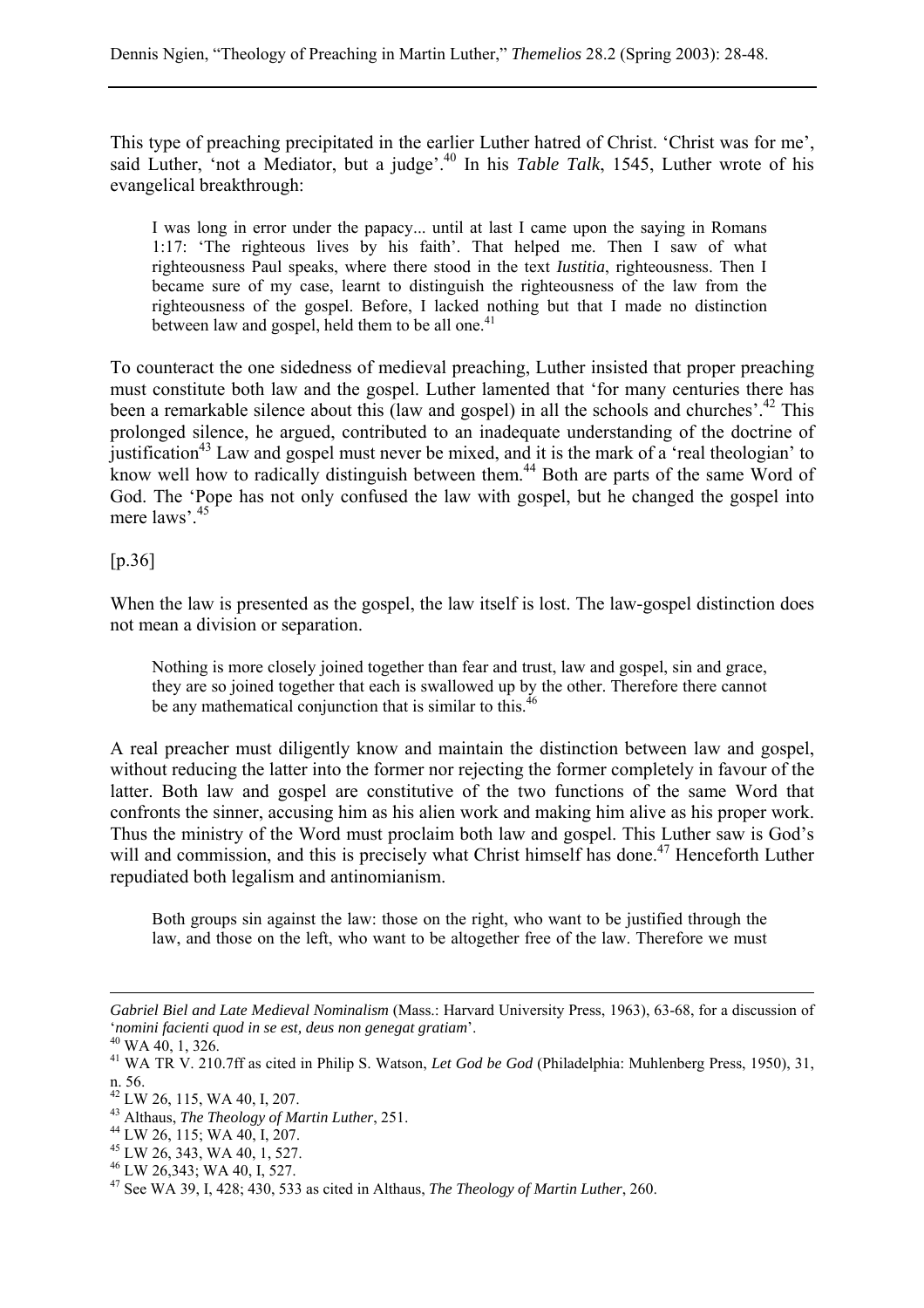travel the royal road, so that we neither reject the law altogether or attribute more to it than we should.<sup>48</sup>

The legalists, by their attempts to satisfy the law and to be liberated from it, have put themselves all the more under its yoke. 'That is a crab's way of making progress, like washing dirt with dirt!<sup>49</sup> This explains why the preaching of the law must be followed by the preaching of the gospel.

We are not to preach only one of these words of God, but both: ... We must bring forth the voice of the law that men may be made to fear and come to a knowledge of their sins and so to repentance and a better life. But we must not stop with that, for that would only amount to wounding and not building up, smiting and not healing, killing and not making alive, leading down into hell and not bringing back again, humbling and not exalting. Therefore we must also preach the word of grace and the promise of forgiveness by which faith is taught and aroused... Accordingly man is consoled and exalted by faith in the divine promise after he has been humbled and led to a knowledge of himself by the threats and the fear of the divine law.<sup>50</sup>

[p.37]

The preaching of the law by itself, without the preaching of the gospel, works in us total despair, which in turn might lead us to the new sin of hating God. However this despair may be healed only when we hear the word of the gospel. The law is not God's final word. The negative aspects of the law―its terrors, judgements and death―are not the goal but only the means in God's hands.<sup>51</sup> Thesis 18 of Luther's *Heidelberg Disputation* reads: 'It is certain that man (through the law) must utterly despair of his own ability before he is prepared to receive the grace of Christ'.<sup>52</sup> The law, under the consolation of the gospel, becomes a 'disciplinarian that drives a man to Christ'. This 'is a comforting word and a true, genuine and immeasurably joyful purpose of the law'. Being assured of this, Luther said: 'I feel great comfort and consolation, when I hear that the law is a disciplinarian to lead me to Christ rather than a devil or a robber that trains me not in discipline but in despair.<sup>53</sup> The law by itself works damnation, but with the gospel it works salvation.

The antinomians, on the other hand, taught that since the law contributes nothing to justification, the preaching of it is superfluous. It suffices to preach the gospel, which by itself could work repentance and forgiveness of sins. Although Luther agreed with them that the law is not a way of salvation, he affirmed the disciplinary purpose of the law. To abolish the law as the antinomians did is to abolish sin itself. 'But if sin is abolished, then Christ has also been done away with for there would no longer be any heed for him.<sup>54</sup> Not until we place ourselves under the law, or under its terror would we be able to recognise the greatness of what Christ does for us. The law was given with a view to justification. It is necessary that the law be preached so that it might convict the sinner and drive him to Christ. The law makes him despair of himself and his own ability so that he expects nothing from himself but

<sup>48</sup> LW 26, 343, WA 40, I, 528.

<sup>49</sup> LW 27, 13; WA 40, II, 14.

 $^{50}$  LW 31, 364, WA 7, 63-64.<br><sup>51</sup> Althaus, *The Theology of Martin Luther*, 259.

<sup>&</sup>lt;sup>52</sup> See 'Heidelberg Disputation', in Timothy Lull, ed. *Martin Luther's Basic Theological Writings* (Minneapolis: Fortress Press, 1989), 42.

<sup>53</sup> WA 39, I, 446, cf. 441 as cited in Althaus, *The Theology of Martin Luther*, 259-60. 54 WA 39, I, 546; cf. 348ff as cited in Althaus, *The Theology of Martin Luther*, 258.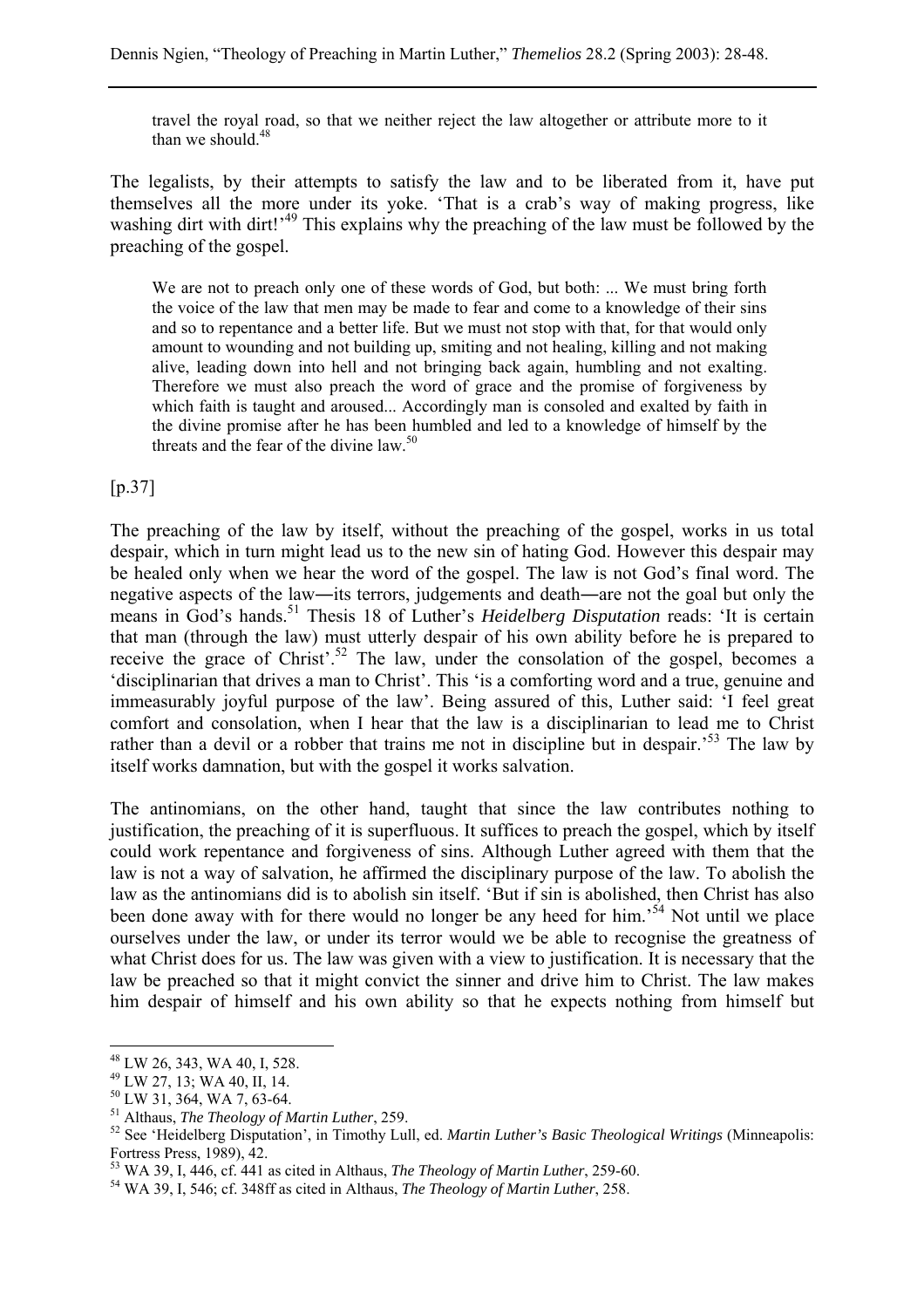everything from Christ. The knowledge of sin, which came through the law, is for Luther 'a great blessing', that the inner might seek healing in the gospel.<sup>55</sup> Since the law is God's own word, it must be preached and heard. To do otherwise, as the antinomians did, is to refuse to hear the truth of God.

Did Christ put an end to the law? To the antinomians, yes. Luther faulted them for failing to see the significance of the 'duration of the time of the law'. This, Luther understood 'literally or spiritually'.56 'Literally: the law lasted until Christ... At that time Christ was baptised and began to preach, when in a literal way the law... came to an end<sup>57</sup> There is a time for each to fulfil its own proper function. Spiritually, the law does

[p.38]

not rule the conscience after 'it has discharged its function by adequately disclosing the wrath of God and creating terror. Here one must say: "Stop, law!" '<sup>58</sup> Now the gospel takes over, puts an end to the accusing voice of the law and fills our hearts with joy and victory. This does not mean, as Forde recognises, the gospel puts an end to the voice of the law, rather puts an end to the negative voice of the law.<sup>59</sup> The role of the law as 'our custodian' comes to an end with the coming of Christ.

The theological use of the law continues to function in the life of the Christian, but as a 'schoolmaster'.60 The Christian is never beyond law and gospel, which are 'radically distinct from each other and mutually contradictory but very closely joined in experience'.<sup>61</sup> Paul indicates this when he says that 'we who are terrified by the law may taste the sweetness of grace, the forgiveness of sins, and deliverance from the law, sin and death, which are not acquired by works but are grasped by faith alone'.<sup>62</sup> We are confined under a custodian, the law, not forever but until Christ, who is the end of the law (Rom. 10:4). When faith comes, says Luther, the 'theological prison of the law' comes to an end. 'Therefore you are being afflicted by this prison, not to do you harm but to re-create you through the Blessed Offspring. You are being killed by the law in order to be made alive through Christ'.<sup>63</sup>

God's wrath remains a reality in an ongoing tension, side by side with God's love. 'A Christian is not someone who has no sin or feels no sin, he is someone to whom... God does not impute his sin' for Christ's sake.<sup>64</sup> He is 'a sinner in fact, but a righteous man by the sure imputation and promise of God that he will continue to deliver him from sin until he has completely cured him'.<sup>65</sup> Insofar as the person is a sinner, he cannot escape the terrifying voice of the law that could only be stopped by the gospel. Nestingen writes appropriately of Luther's sense of the end of the law: 'One of the benefits of Christ is that the law loses its power. The Word and faith take the hearer beyond the law, so that it can be spoken of as

<sup>55</sup> WA 39, I, 517 as cited in Althaus, *The Theology of Martin Luther*, 260. 56 LW 26, 317; WA 40, I, 492.

<sup>57</sup> Ibid.

<sup>58</sup> Ibid.

<sup>&</sup>lt;sup>59</sup> Gerhard O. Force, 'The Newness of the Gospel', *Dialog* 6 (Spring, 1967), 91. <sup>60</sup> LW 26, 345ff, WA 40, 1, 529ff.

<sup>61</sup> LW 26, 337, WA 40, I, 520.

<sup>62</sup> LW 26, 338, WA 40, I, 520-21.

 $63$  LW 26, 339; WA 40, I, 521-22.

<sup>64</sup> LW 26, 133; WA 40, I, 235.

 $65$  LW 25, 260, WA 46, 273.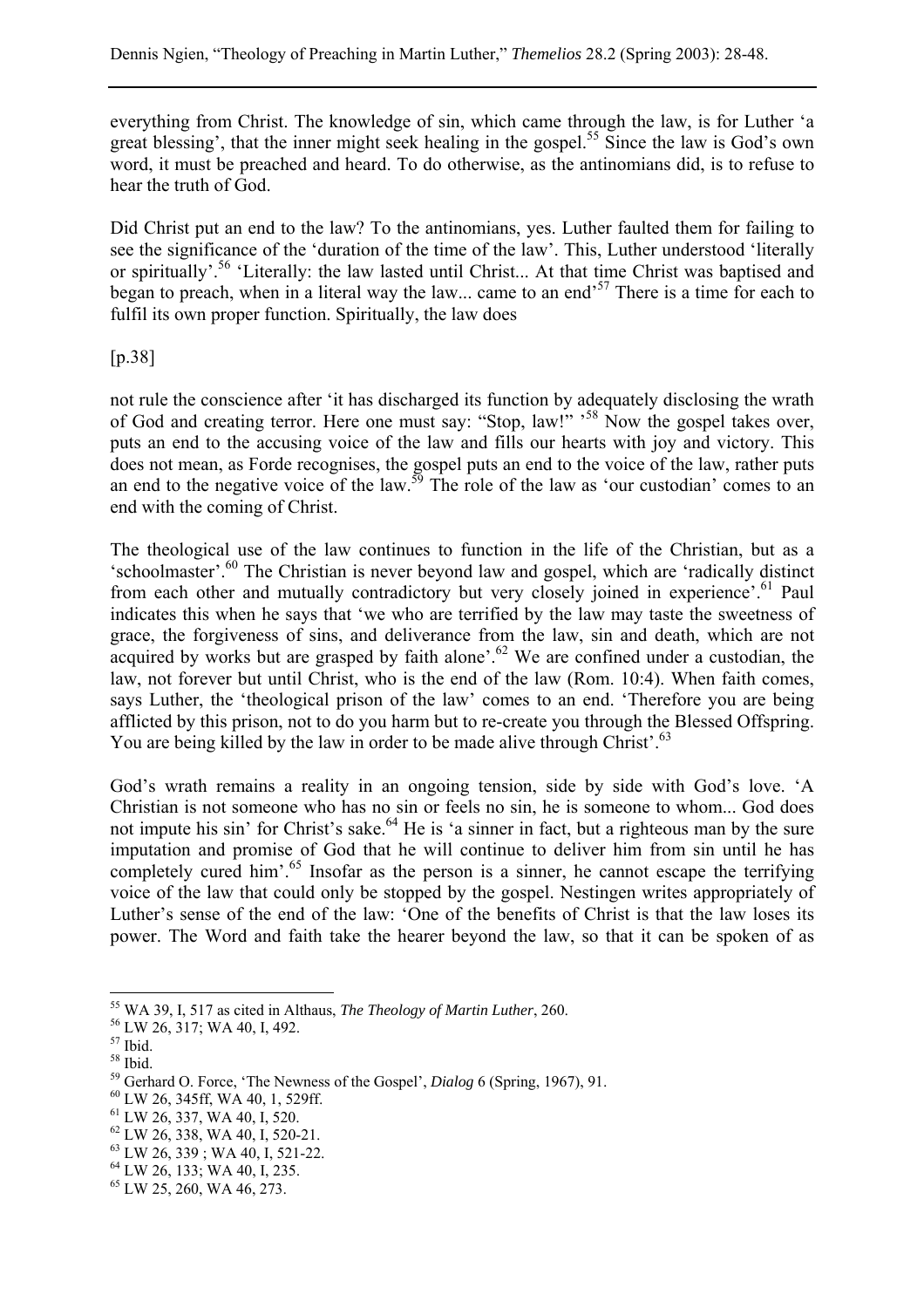ending, as "no longer" being in force'.<sup>66</sup> 'Insofar as Christ is raised in us', the law is 'quieted' or 'emptied' of its accusation.<sup>67</sup> Preaching Christ is not a discursive act, as is done in the university; rather it is the actual bestowal of Christ's benefits on the hearer. Luther says, 'Preaching Christ means to feed the soul, make it righteous, set it free, and save it'.<sup>68</sup> The word is the power of Christ functioning

[p.39]

in the act of preaching, through the preacher's mouth, to effect what has been proclaimed.

# **Preaching Christ as sacrament and example**

Christ is the content of preaching. Should we preach Christ as Saviour only or as example only? Or both? For Luther, it is not either/or, but both/and, because 'Scripture presents Christ in two ways. First as a gift... Secondly... as an example for us to imitate'.<sup>69</sup> The sequential order must be observed: Christ as gift must necessarily precede Christ as an example. One must observe its proper time in which both forms of preaching are done. With Augustine, Luther adopted the Sacrament and example Christology. Commenting on Galatians 2:20, 'with Christ I have been crucified', Luther explained:

Saint Augustine teaches that the suffering Christ is both a sacrament and an example... a sacrament because it signifies the death of sin in us and grants it to those who believe, an example because it also behoves us to imitate him in bodily suffering and dying.<sup>70</sup>

Furthermore he insisted that Paul's phrase 'putting on Christ' (Gal. 3:27) has double meaning.

Putting on Christ is understood in two ways: according to the law and according to the gospel. According to the law (Rom. 13:14), 'Put on the Lord Jesus Christ': that is, imitate the example and virtues of Christ. 'Do and suffer what he did and suffered'. So also 1 Peter 2:21: 'Christ suffered for us leaving us an example that we should follow in his steps'. In Christ we see the height of patience, gentleness and love, and an admirable moderation in all things. We ought to put on this adornment of Christ, that is, imitate these virtues.

To put on Christ according to the gospel however, is a matter not of imitation but of the rebirth and renewal that takes place in baptism. Paul is speaking about a 'putting on', not by imitation but by birth. $71$ 

Christ's sacrificial death includes both the sacrament―what Christ has done for us in the cross―and the example―what Christ has done before us. 'When we have put on Christ as the role of our righteousness and salvation, then we must put on Christ also as the garment of imitation'.<sup>72</sup> The appropriate response to the sacrament of the crucified Christ is faith. In lieu of the medieval imitation of Christ Luther emphasised the

<sup>&</sup>lt;sup>66</sup> James Nestingen, 'The Role of Apocalyptic in the Lutheran Reform', *Word and World* 15 (1995), 197.<br><sup>67</sup> WA 39, I, 443 as cited in Nestingen, 'The Role of Apocalyptic in the Lutheran Reform', 200.<br><sup>68</sup> LW 31, 346; WA

 $69$  LW 27, 34.

 $70$  LW 27, 238; WA 2, 501.

 $71$  LW 26, 352-53, WA 40, 1, 539-40.

<sup>72</sup> LW 27, 128.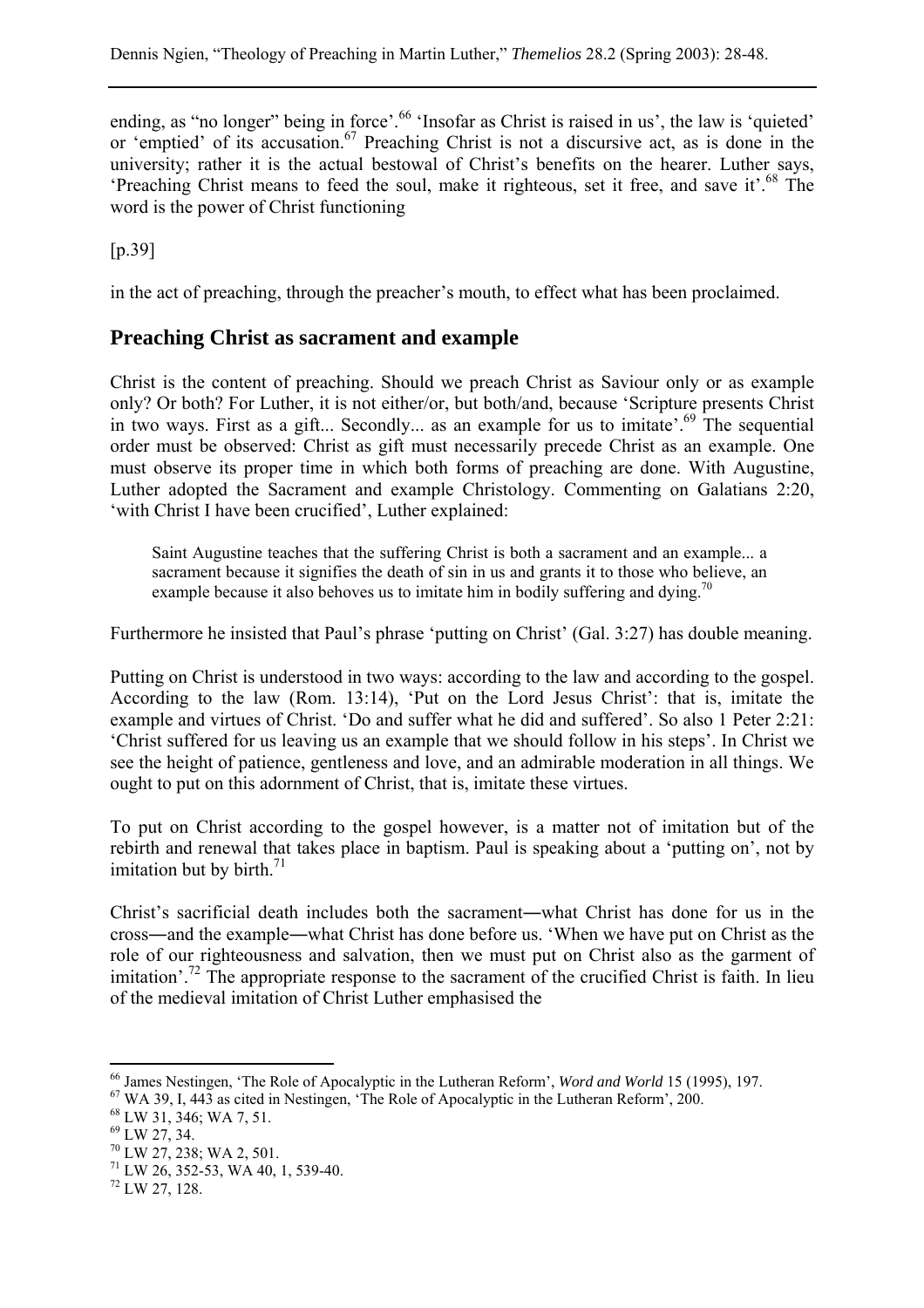### [p.40]

pre-eminence of 'abstract faith', which means 'putting on Christ and having all things in common with him'.<sup>73</sup> This faith 'conjoins the soul with Christ like a bride with her bridegroom', making the believer and Christ into 'one person'.<sup>74</sup> Following his break with scholasticism and throughout the course of his career Luther constantly upheld that abstract faith alone justifies our being and our deeds. All that is required of the believer is to 'cling in faith to this man, Christ—that is the sufficient and necessary condition' by which he receives in pure passivity Christ's 'alien' righteousness.75

Luther nevertheless introduced in his discussion of the relationship between faith and works, another concept of faith—that is 'incarnate faith' which he distinguished from 'abstract faith'.

We also distinguish faith in this way, that sometimes faith is understood apart from work and sometimes with the work. For just as a craftsman speaks about his material in different ways... so the Holy Spirit speaks about faith in different ways in Scripture: sometimes, if I may speak this way, about an abstract or an absolute faith and sometimes about a concrete, composite, or incarnate faith.76

Since 'faith is followed by works as the body is followed by its shadow', says Luther, '[it becomes] impossible to separate works from faith, quite as impossible to separate heat and light from fire'.<sup>77</sup> He writes of Paul, 'it is true that faith alone justifies, without works, but I am speaking about genuine faith, which, after it has justified, will not go to sleep but is active through love'.78 Real faith must be active, seeking its concretization and validation in good works. The fruits bear testimony to the tree that produces them. The theological impetus to act is understood as the inherent consequence of Luther's understanding of faith itself—that is faith as incarnate faith. At times when criticised by Karlstadt and the Anabaptists for dividing the Christian life into two areas, Luther asserts faith as incarnate faith: '[I]f good works do not follow it is certain that this faith in Christ does not dwell in our hearts'.<sup>79</sup> The idea of incarnate faith helped Luther to meet Karlstadt's and the Anabaptists' accusation that he had divorced faith from works.

While at times Luther speaks of abstract faith—'faith without works'—at other times he even speaks of an antithetical relationship between faith and works. This is evident in his statements: 'Faith does not perform work, it believes in Christ'; 'all that is kept is faith, which justifies and makes alive'. $80^{\circ}$  It is from this perspective that Luther repudiated

[p.41]

the soteriology of the Anabaptists for suggesting that the believer 'must suffer many things... and imitate the example of Christ', arguing instead that faith 'learns about Christ and grasps

 $\overline{a}$ 73 WA 3, 504 as cited in *Dietmar Lage, Martin Luther's Chnstology and Ethics* (New York: Edwin Mellen Press, 1990), 85.

<sup>&</sup>lt;sup>74</sup> WA 7, 25 as cited in Lage, *Martin Luther's Chnstology and Ethics*, See also LW 26, 168; WA 40, I, 285.<br><sup>75</sup> LW 26, 5-5; WA 40, I, 41.

 $^{76}$  LW 26, 264; WA 40, I, 414.

<sup>77</sup> LW 44, 135; LW 35, 370.

<sup>78</sup> LW 27, 30, WA 40, II, 37.

 $^{79}$  LW 34, 111.

<sup>80</sup> LW 26, 274, WA 40, I, 428.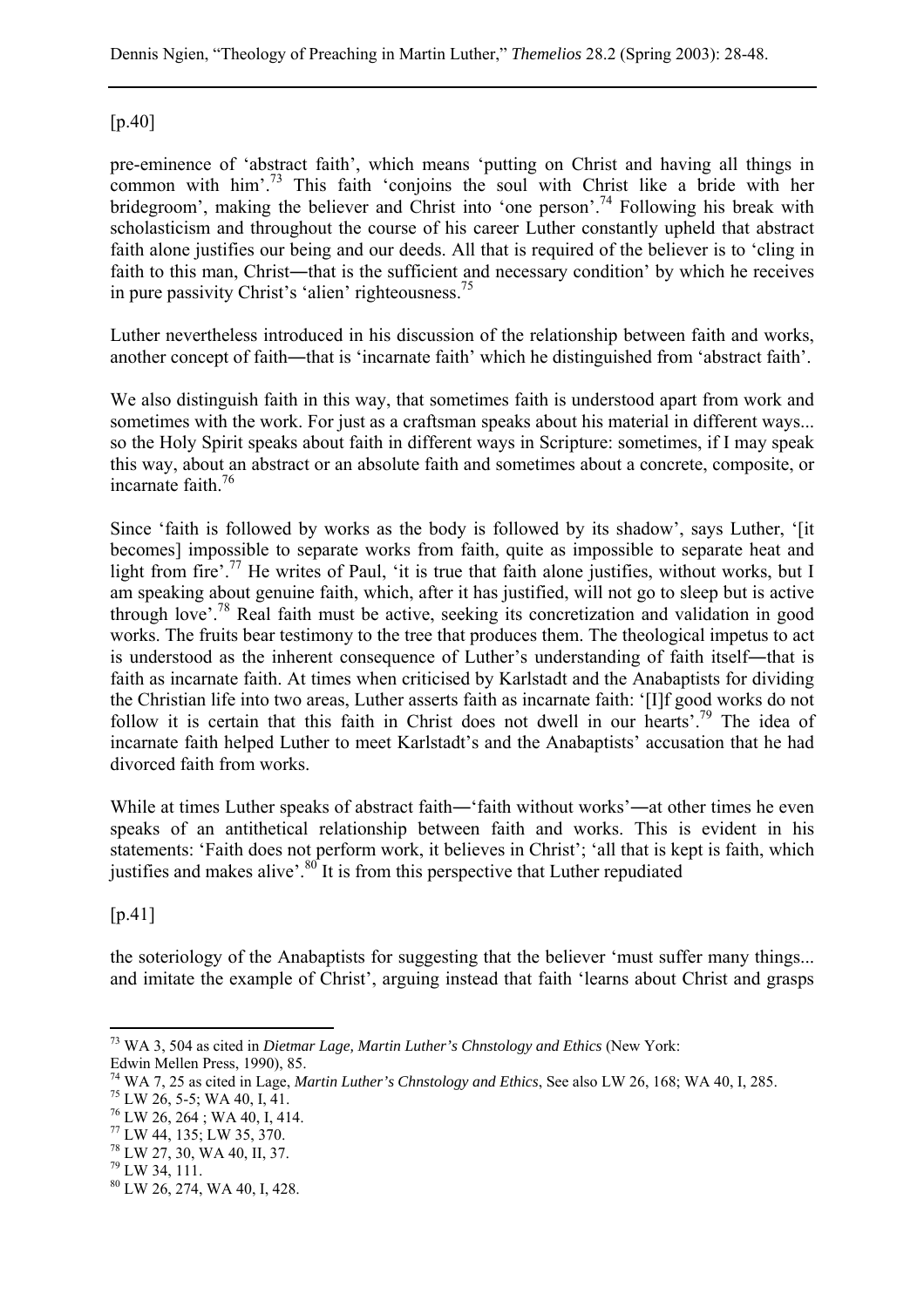him without having to bear the cross'.<sup>81</sup> This is made clear in Luther's commentary on Galatians 5:8, where he writes, 'The Anabaptists have nothing in their entire teaching more impressive than the way they emphasise the example of Christ and the bearing of the cross', but we must distinguish 'when Christ is proclaimed as a gift and when as an example. Both forms of proclamation have their different time, if this is not observed, the proclamation of salvation becomes a curse'.<sup>82</sup> Here his pastoral advice on the proper time in which preaching is done is relevant:

To those who are afraid and have already been terrified by the burden of their sins, Christ the saviour and the gift should be announced, not Christ the example and the lawgiver. But to those who are smug and stubborn the example of Christ should be set forth, lest they use the gospel as a pretext for the freedom of the flesh, and thus become smug.<sup>83</sup>

The function of the imitation of Christ corresponds to the function of the law as an alien work, leading us into inner conflict, death and hell―not that we should perish, but that we might cleave to the prior and proper work of Christ's saviourhood. Good works performed in imitation of Christ will inevitably end in despair and failure. 'What in example the Lord has placed before our eyes', says Luther, 'but we cannot equal it: our light is like a burning straw against the sin'.<sup>84</sup> Our failure and despair remind us that we are still a saint and a sinner at the same time; they reveal 'how much we are still lacking' in our faith, and which could only be healed by embracing Christ again, but as our saviour. God's gift to us.<sup>85</sup> This explains why Luther admitted this:

But I will not let this Christ be presented to me as exemplar except at a time of rejoicing, when I am out of reach of temptations (when I can hardly attain a thousandth part of his example), so that I may have a mirror in which to contemplate how much I am still lacking, lest I become smug. But in the time of tribulation I will not listen to or accept Christ except as a gift. $86$ 

[p.42]

# **The Preaching of the Word and the Holy Spirit**

How does the preached Word becomes a personal word? How does one become convinced of God's redemptive act on the cross? In *The Magnificat*, 1521, Luther explained, 'No one can correctly understand God or his Word unless he has received such understanding immediately from the Holy Spirit... outside of which nothing is learned but empty words and prattle<sup>'. 87</sup> The Holy Spirit's work is not to reveal God apart from the incarnate Word. It is not his office to fill our hearts with other glory than the glory of the cross. The Spirit creates faith in Christ. Faith, a gift of the Spirit, is justifying faith―faith in the incarnate and crucified Christ, which believes against reason and all appearances.

Luther's understanding of the Spirit emerges in clear fashion in his response to the charismatic challenges to his understanding of the doctrine of salvation. The central question addressed by Luther in his inquiry about Karlstadt is 'What makes a person a Christian?' To

<sup>81</sup> LW 26, 270; WA 40, I, 424.

<sup>82</sup> LW 27, 34, WA 40, II, 42.

 $83$  LW 27, 35.

<sup>84</sup> WA 15, 497 as cited in Lage, *Martin Luther's Christology*, 162. 85 LW 27, 86.

<sup>86</sup> LW 27, 34.

<sup>87</sup> LW 21, 299; WA 7, 546.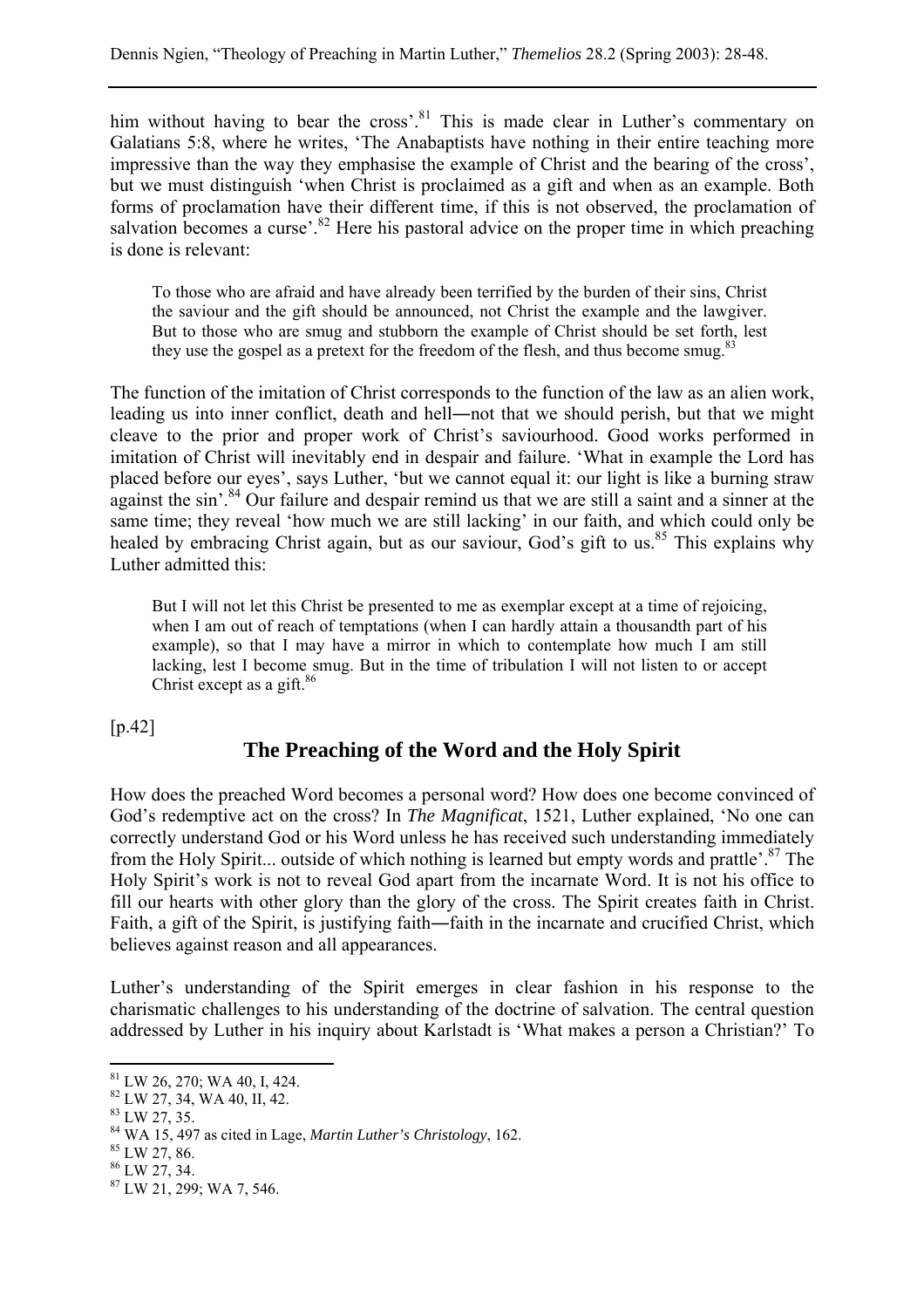Luther, we are related to God through Jesus Christ, and are to trust him alone for salvation, not in the inner or mystical life nor in outward behaviour. So, says Luther,

My brother, cling firmly to the order of God. According to it the putting to death of the old man, wherein we following the example of Christ, as Peter says (1 Peter 2:21), does not come first, as this devil (Karlstadt) urges but come last. No one can mortify the flesh, bear the cross, and follow the example of Christ before he is a Christian and has Christ through faith in his heart as an eternal creature. You can't put the old nature to death, as these prophets do, through works, but through the hearing of the gospel. Before all other works and acts you hear the Word of God, through which the Spirit convinces the world of its sin (John 8). When we acknowledge our sin, we hear the grace of Christ. In this Word the Spirit comes and gives faith where and to whom he wills. Then you proceed to the mortification and the cross and the works of love. Whoever wants to propose to you another order, you can be sure, is of the devil. Such is the spirit of this Karlstadt.<sup>88</sup>

The work of the Holy Spirit is to create faith by hearing the Word which in proclamation comes from outside of us. Luther's quarrel with Karlstadt, Müntzer and others is that they invert this order.

Dr Karlstadt and these spirits replace the highest with the lowest, the best with

#### $[p.43]$

the least, the first with the last. Yet he would be considered the greatest spirit of all, he who has devoured the Holy Spirit feathers and all.<sup>89</sup>

The Word and the Spirit are closely related like the voice and breath in speaking. One cannot separate the voice from the breath. Whoever refuses to hear the voice gets nothing out of the breath either'.<sup>90</sup> God who comes by the way of the cross deals with His in a two-fold manner: first 'outwardly', then 'inwardly'.

Outwardly he deals with us through the oral word of the gospel and through material signs, that is baptism and the sacrament of the altar. Inwardly he deals with us through the Holy Spirit, faith, and other gifts. Whatever their measure or order, the outward factors should and must precede. The inward experience follows and is effected by the outward. God has determined to give no one the Spirit or faith except through the outward. For he wants to give no one the Spirit or faith outside of the outward Word and sign instituted by him, as he says in Luke 16:29, 'Let them hear Moses and the prophets'. Accordingly Paul calls baptism a 'washing of regeneration' wherein God 'richly pours out the Holy Spirit' (Titus 3:5). The oral gospel is 'the power of God for salvation to everyone who has faith' (Rom. 1:16).<sup>91</sup>

The order of salvation in Luther's theology begins with the Word addressing us, outside of us, through preaching of what Christ has done for us, followed by the Word being heard and believed, and thereby we are saved by calling upon God.

<sup>88</sup> LW 21, 299; WA 7, 546.

<sup>89</sup> LW 40, 83.

<sup>90</sup> WA 9, 632-633 as cited in Althaus, *The Theology of Martin Luther*, 38. 91 LW 40, 146.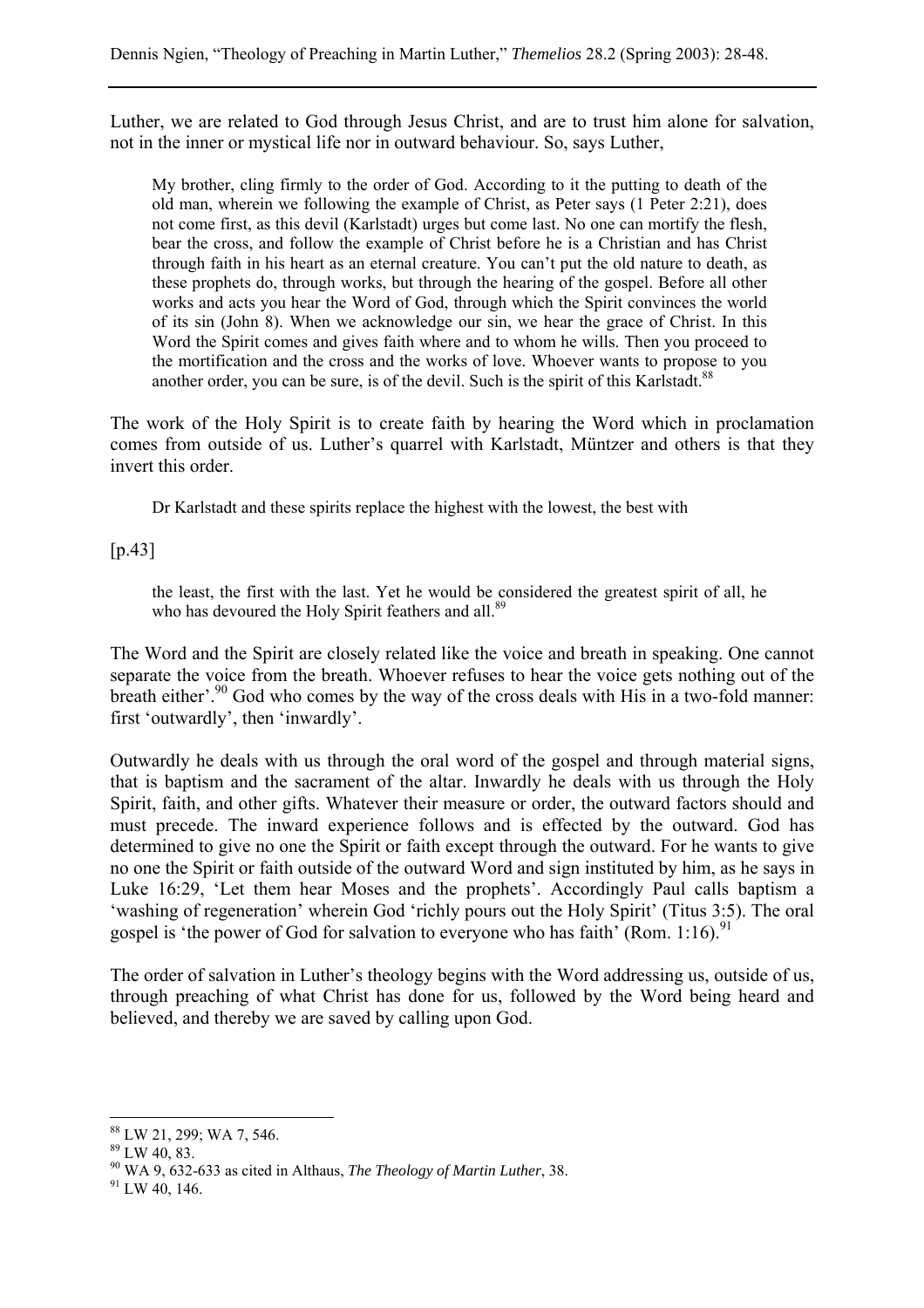This order is constituted by the 'whole root and origin of salvation' which 'lies in God who sends'.<sup>92</sup> Luther elaborates:

For these four points are so interrelated that the one follows upon the other, and the last is the cause and antecedent of all the others, that is, it is impossible for them to hear unless they are preached to; and from this, that it is impossible for them to believe if they do not hear, and then it is impossible for them to call upon God if they do not believe, and finally it is impossible for them to be saved if they do not call upon  $God<sup>9</sup>$ .

While preaching is indispensable to the engendering of faith, it is the work of the Holy Spirit to give faith in the heart. Here we see that Luther's view differs from

[p.44]

Augustine's. Jansen notes:

Augustine emphasised the following: the Spirit, who is none other than God himself, is given to us as grace, awakens in us love for God. Here Luther took over the basic structure of this Augustinian thought but filled it differently. Faith as the effect of the Holy Spirit appears in Luther instead of love.<sup>94</sup>

The work of the Holy Spirit is related to the Word and the community of the Word, as Luther expressly says:

The creation is past and redemption is accomplished, but the Holy Spirit carries his work unceasingly until the last day. For this purpose he has appointed a community on earth, through which he speaks and does all his work. For he has not yet gathered together all his Christian people, nor has he completed the granting of forgiveness. Therefore we believe in him who daily brings us into this community through the Word, and imparts, increases, and strengthens faith through the same Word and the forgiveness of sins.<sup>95</sup>

The same idea also appears in his gospel sermon preached on a Pentecost Sunday in 1522:

It is a faithful saying that Christ has accomplished everything, has removed sin and overcome every enemy, so that through him we are lords over all things. But the treasure lies yet in one pile; it is not yet distributed nor invested. Consequently, if we are to possess it, the Holy Spirit must come and teach our hearts to believe and say: I, too, am one of those who are to have this treasure.<sup>96</sup>

The work of the Holy Spirit thus is to communicate to us the gospel that, in Christ's cross and resurrection, the divine blessing has conquered the divine curse. 'The work [redemption] is

 $92$  LW 25, 413; cf. LW 40, 81; 128ff.

<sup>93</sup> Ibid. Cf. LW 24, 172, WA 45, 618.94 Reiner Jansen, *Studien zu Luthers Trinitätslehre* (Frankfurt: Peter Lang, 1976), 123. Cf. Bertrand de Margerie, *The Christian Trinity in History*, trans. Edmund J. Fortman (Mass: St. Bede's Publications, 1982), 202 'The Spirit of prayer (cf. Rom. 8:26) draws us to Christ in faith, the Spirit of grace places us in the reality of Christ as his instruments in the works of love'.<br><sup>94</sup> Ibid. 124.

<sup>&</sup>lt;sup>95</sup> See 'The Large Catechism', in *The Book of Concord*, ed. Theodore Tappert (Philadelphia: Fortress Press, 1959), 419.

<sup>96</sup> See 'Gospel Sermon, Pentecost Sunday', in *Luther's Church Postil. Pentecost or Missionary Sermons*, ed. John Nicholas Lenker (Minneapolis: Lutherans in All Lands Co., 1907), vol. 12, 279, no: 16. Cited also in Arnold E. Carlson, 'Luther and the Doctrine of the Holy Spirit', *Lutheran Quarterly* 11 (May, 1959), 136-37.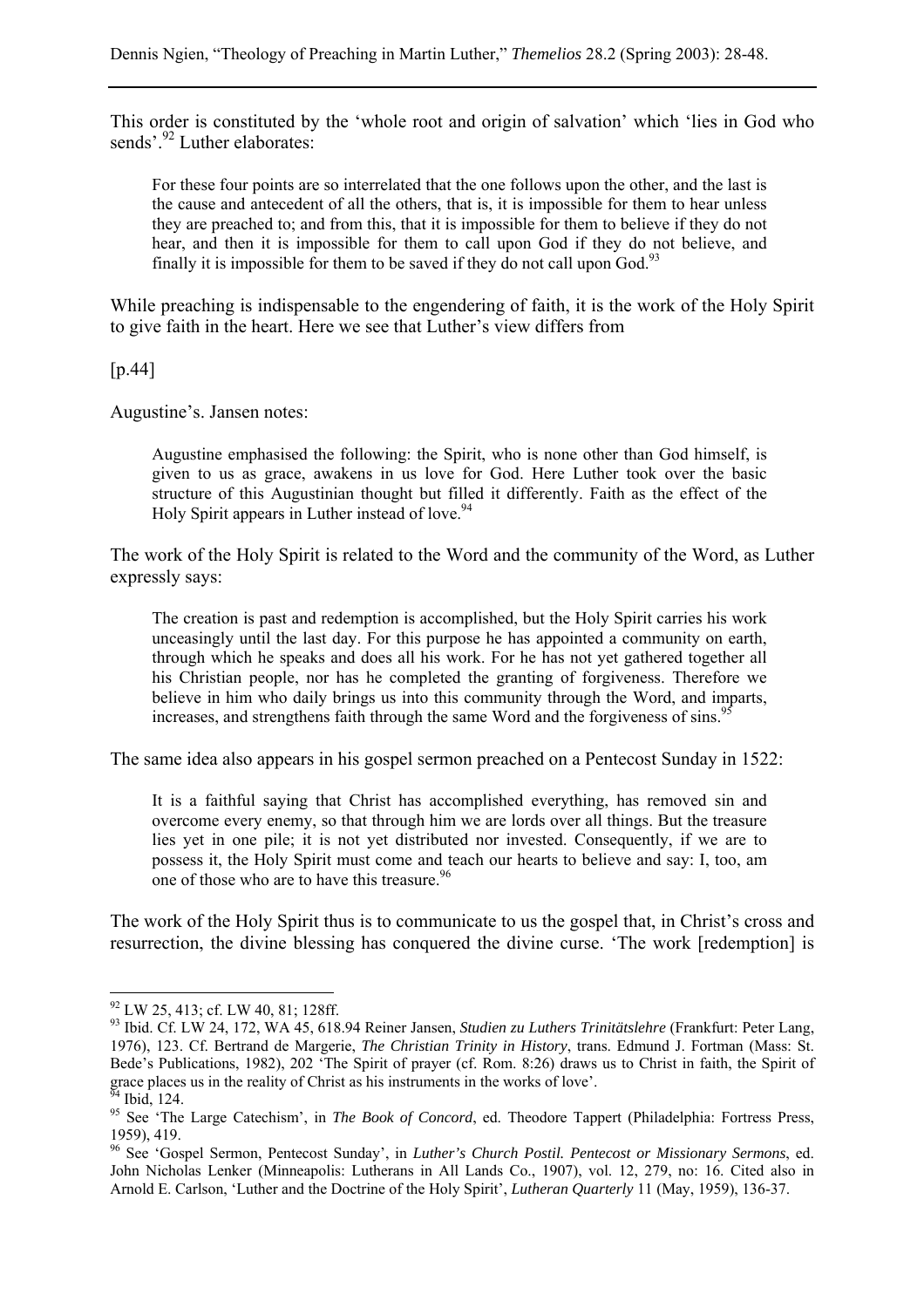finished and completed, Christ has acquired and won the treasure for us by his sufferings, death and resurrection, etc'.

But if the work remained hidden and no one knew of it, it would have been all in vain, lost. In order that this treasure might not be buried but put to use and enjoyed,

[p.45]

God has caused the Word to be published and proclaimed, in which he has given the Holy Spirit to offer and apply to us this treasure of salvation. Therefore to sanctify is nothing else than to bring us to the Lord Christ to receive this blessing, which we could not obtain by ourselves.<sup>97</sup>

The Holy Spirit is 'the mediator of the real presence of Christ in faith'.<sup>98</sup> Thus to spurn knowing the Father in the Son loses all knowledge of God. It is by the Holy Spirit that are we led to see God in the flesh, in whom the Father is mirrored.<sup>99</sup> The God who came to us in Christ is the same God who comes as the Holy Spirit. More fully:

Although the whole world has sought painstakingly to learn what God is and what he thinks and does, yet it has never succeeded in the least. But here you have everything in richest measure. In these three articles God has revealed and opened to us the most profound depths of his fatherly heart, his sheer, unutterable love. He created us for this very purpose, to redeem and sanctify us. Moreover... we could never come to recognise the Father's favour and grace were it not for the Lord Christ, who is the mirror of the Father's heart. Apart from him we know nothing but an angry and terrible judge. But neither could we know anything of Christ, had it not been revealed by the Holy Spirit.<sup>100</sup>

The Holy Spirit is a 'real and divine sphere of revelation in which the risen Christ alone is present, (not as) an idea (but as) a redemptive reality'.101

By this Holy Spirit, as a living, eternal, divine gift and endowment, all believers are adorned with faith and other spiritual gifts, raised from the dead, freed from sin, and made joyful and confident, free and secure in their conscience.<sup>102</sup>

The Spirit confers in our hearts the assurance that God wills to be our Father, forgive our sin, and bequeath eternal life on us.

We should, therefore, not believe the gospel because the church has approved it,

[p.46]

<sup>97</sup> See 'The Large Catechism', 415. See also Werner Elert, *The Structure of Lutheranism*, vol. 1., trans. Walter A. Hansen (St. Louis: Concordia Publishing House, 1962), 72-73.<br><sup>98</sup> Regin Prenter, *Spiritus Creator*, trans. John M. Jensen (Philadelphia: Muhlenberg Press, 1953), 52.

<sup>&</sup>lt;sup>99</sup> WA 30, I, 192 as cited in William Clebsch, 'Luther's Conception of God', *Anglican Theological Review* 37 (1955), 39: '*Von Christo aber kundten wir auch nichts wissen, wo es night durch den Heiligen gerst offenbaret* 

*were'*.<br><sup>100</sup> 'The Large Catechism', 419, cf. LW 33, 286. 101 Margerie, *Interpretier, <i>Luthers Auslegung des Dritten* <sup>101</sup> Margerie, *The Christian Trinity in History*, 203. See also Eilert Herms, *Luthers Auslegung des Artikels* (Tübingen: J.C.B. Mohr, 1987), 53. 102 LW 37, 365.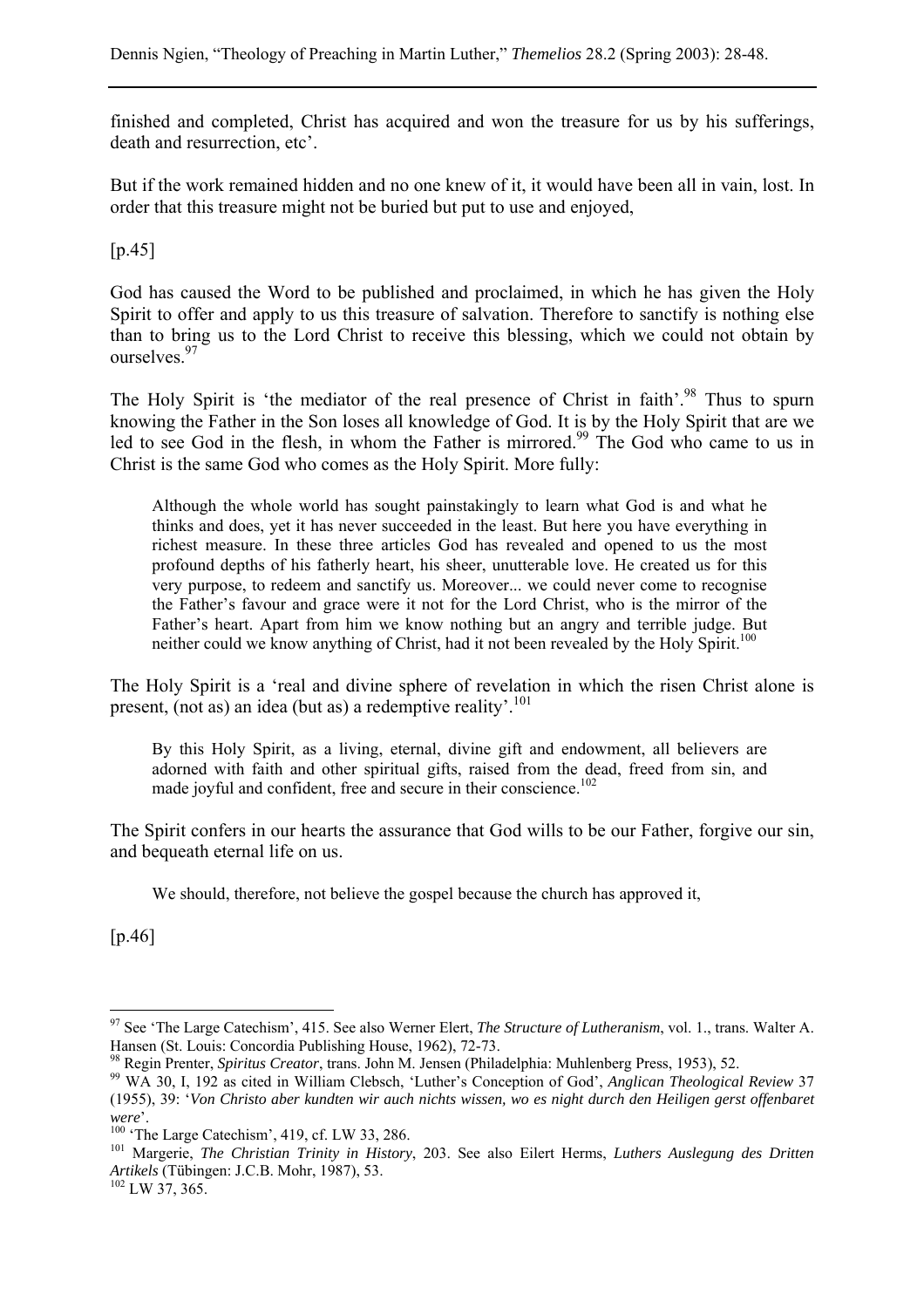but rather because we feel that it is the Word of God... Everyone may be certain of the gospel when he has the testimony of the Holy Spirit in his own person that this is the gospel. $103$ 

The Spirit comes to us, says Luther, in order to 'inculcate the sufferings of Christ for the benefit of our salvation'.104

It is easy enough for someone to preach the word to me, but only God can put it into my heart. He must speak it in my heart, or nothing at all will come of it. If God remains silent, the final effect is as though nothing had been said.<sup>105</sup>

The activity of the Holy Spirit is intrinsically bound to the Word that is spoken. Except the Holy Spirit draws, no one would come. But how does God draw us? This Luther explains:

When God draws us, he is not like a hangman, who drags a thief up the ladder to the gallows, but he allures and coaxes us in a friendly fashion, as a kind man attracts people by his amiability and cordiality, and everyone willingly goes to him. Thus God, too, gently draws people to himself, so that they abide with him willingly and happily.<sup>106</sup>

Why do some repent earlier while others much later? Here Luther gives credence to the freedom of the Holy Spirit so that the control is taken out of the preacher's hand. The Holy Spirit works freely through the word in the manner appropriate to the specific context. In some cases, the word, which has been preached many years ago, may remain in the heart without effect; then God's Spirit comes, and 'effectively calls to mind and enkindles in our hearts', gives new power to the formerly preached word, making it finally effective.<sup>107</sup> It is God who works all in all. The 'whomever' and the 'whenever', Luther argues, is the Spirit's prerogative, which we could do nothing except to submit to his working. In his words:

God wills that we should teach the law. When we have done this he himself shall see who will be converted by it. He will certainly turn anyone whom he wishes to repentance whenever God wills... The gospel is for all but not all believe. The

 $[p.47]$ 

law is for all but not everyone feels the power and significance of the law. I thus repent whenever God strikes me with the law and with gospel. We are not able to say anything about the time and the hour. God himself knows when he wills to convert me.<sup>108</sup>

Why does preaching not meet with the same level of effectiveness? Why does the Holy spirit work efficaciously in some and not in others? Why do some respond favourably, while others reject the gospel? His answer is this: [T]his has not been revealed to us but rather is to be left to the judgement of God'. Our task, he says, is to remain faithful to preaching and hearing, and 'leave the matter in God's hands; he will move whatever hearts he wills'.<sup>109</sup> Contrary to the enthusiasts who emphasise human preparation to receive the Holy Spirit, Luther affirmed

<sup>&</sup>lt;sup>103</sup> WA 30. II. 687ff as cited in Althaus, *The Theology of Martin Luther*, 38.

<sup>&</sup>lt;sup>104</sup> LW 37, 365.<br><sup>105</sup> WA 10, III, 260, WA 17, II, 174 as cited in Althaus, *The Theology of Martin Luther*, 39.<br><sup>106</sup> LW 23, 86, WA 33, 130-31.<br><sup>107</sup> LW 14, 62, WA 31, I, 100.<br><sup>108</sup> WA 39, I, 370, cf. ibid., 404 and 406